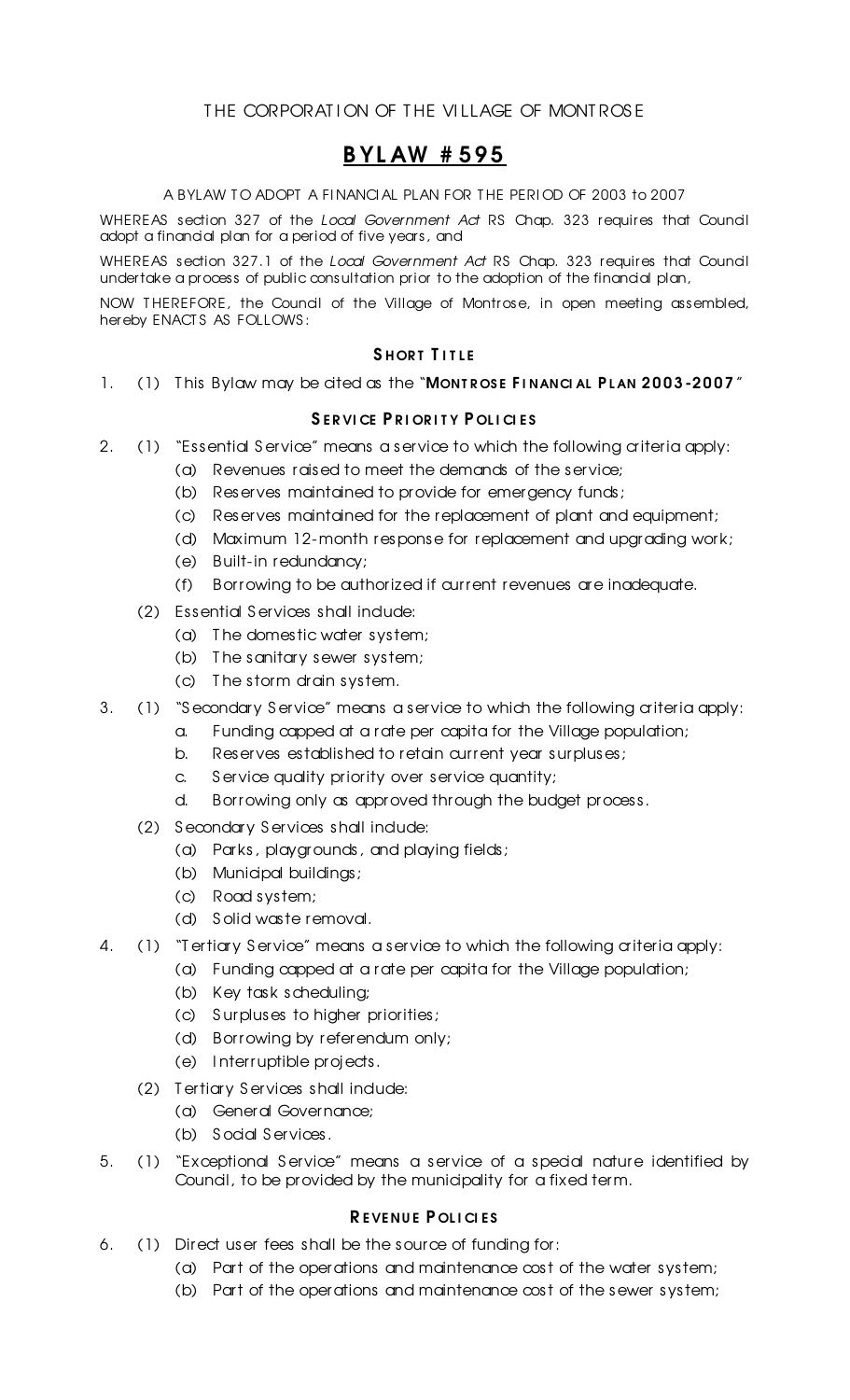- (c) 65% of the operations and maintenance cost of the garbage service.
- (2) Flat user fees shall be the source of funding for:
	- (a) Part of the operations and maintenance cost of the water system;
	- (b) Part of the operations and maintenance cost of the sewer system.
- 7. (1) Parcel taxes shall be the source of funding for:
	- (a) Not less than 25% of the operations and maintenance cost of the water system;
	- (b) Not less than 15% of the operations and maintenance cost of the sewer system;
	- (c) 100% of the capital cost of the storm drain system.
	- (d) 100% of the cost of exceptional services.
- 8. (1) Ad valorem taxes shall be the default source of funding for all services for which no designated source of funding is identified in this Bylaw.
	- (2) S urpluses from the Water Operating Fund and the S ewer Operating Fund shall be transferred as revenues to the General Operating Fund.

#### **GENERAL MATTERS**

- 9. (1) For the purpose of this Bylaw, the funding sources and levels indicated shall be considered target levels to be achieved over the term of this financial plan.
	- (2) All excess revenues or excess expenditures accrued in the Water Operating Fund or the S ewer Operating Fund over the course of a fiscal year shall be transferred to the General Operating Fund.
- 10. (1) The planned revenues for the years 2003 to 2007 relating to the General Operating Fund shall be those recorded on S chedule "A" attached to, and forming part of this Bylaw.
	- (2) T he planned expenditures for the years 2003 to 2007 relating to the General Operating Fund shall be those recorded on S chedule "B" attached to, and forming part of this Bylaw.
	- (3) T he planned revenues and expenditures for the years 2003 to 2007 relating to the Water Operating Fund shall be those recorded on S chedule "C" attached to, and forming part of this Bylaw.
	- (4) T he planned revenues and expenditures for the years 2003 to 2007 relating to the S ewer Operating Fund shall be those recorded on S chedule "D" attached to, and forming part of this Bylaw.

#### E NACT ME NT

- 11. (1) If any section, subsection, sentence, dause or phrase of this Bylaw is for any reason held to be invalid by the decision of any court of competent jurisdiction, the invalid portion shall be severed and the part that is invalid shall not affect the validity of the remainder.
	- (2) T his Bylaw shall come into full force and effect on final adoption.

READ A FIRST TIME PUBLIC CONSULTATION WORKS HOP HELD<br>READ A SECOND TIME this day of, 2003 READ A SECOND TIME<br>READ A THIRD TIME this day of, 2003 READ A THIRD TIME<br>RECONSIDERED AND FINALLY ADOPTED this day of, 2003 RECONSIDERED AND FINALLY ADOPTED

this  $3<sup>rd</sup>$  day of December, 2002<br>this day of, 2003

\_\_\_\_\_\_\_\_\_\_\_\_\_\_\_\_\_\_\_\_\_\_\_\_\_\_\_\_\_\_\_\_\_\_ \_\_\_\_\_\_\_\_\_\_\_\_\_\_\_\_\_\_\_\_\_\_\_\_\_\_\_\_\_\_\_\_ Mayor **Mayor** Village Clerk

Certified a true copy of Bylaw # 595, as adopted

Village Cler k

\_\_\_\_\_\_\_\_\_\_\_\_\_\_\_\_\_\_\_\_\_\_\_\_\_\_\_\_\_\_\_\_\_\_\_\_\_\_\_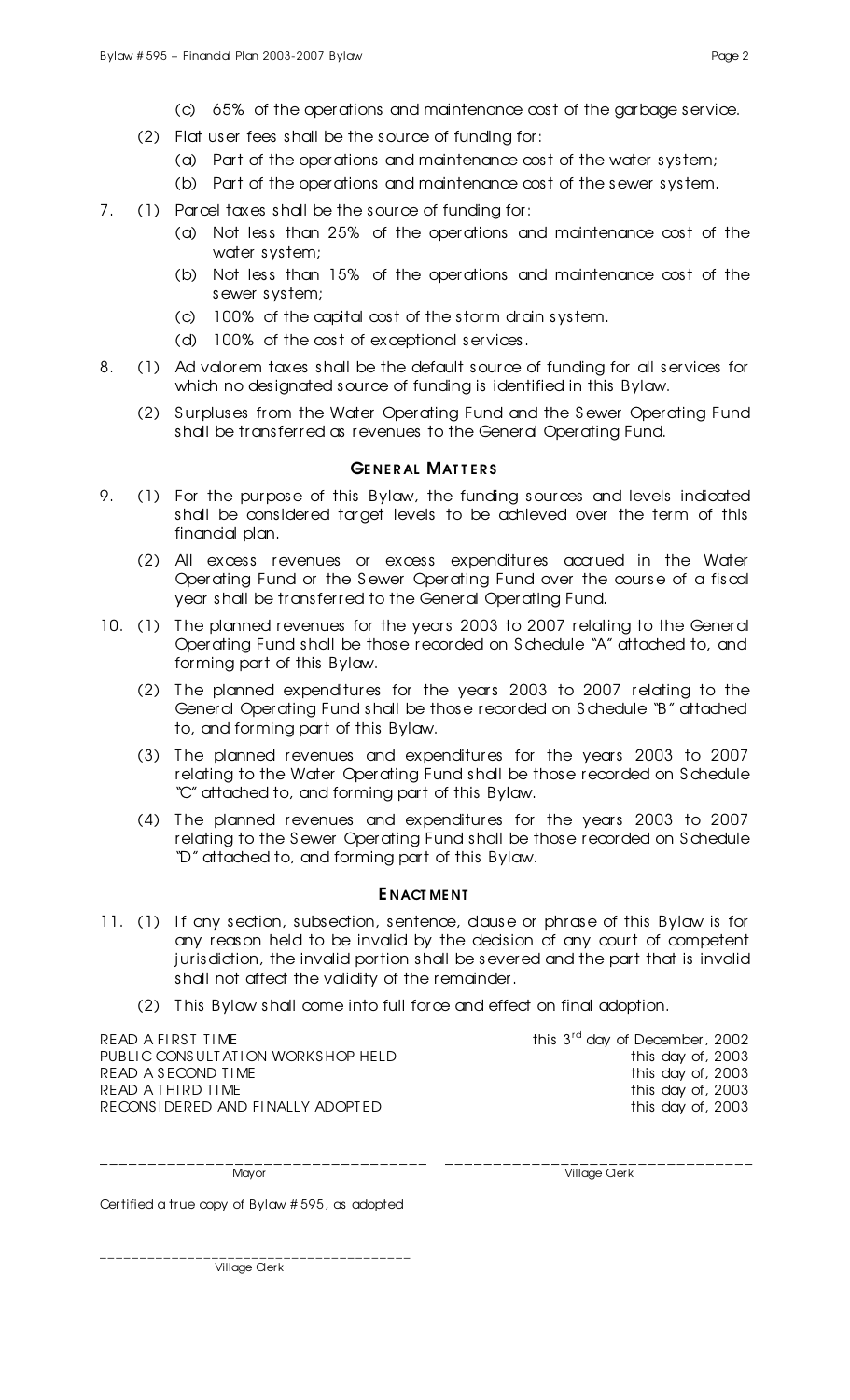### THE CORPORATION OF THE VILLAGE OF MONTROSE

## B YL AW # 595

## S CHEDULE "A" – GENERAL FUND REVENUES

|                                            | 2003          | 2004          | 2005          | 2006          | 2007          |
|--------------------------------------------|---------------|---------------|---------------|---------------|---------------|
|                                            | <b>BUDGET</b> | <b>BUDGET</b> | <b>BUDGET</b> | <b>BUDGET</b> | <b>BUDGET</b> |
| <b>TAXES</b>                               |               |               |               |               |               |
| Ad Valorem Taxes                           | 89,900        | 108,000       | 126,000       | 144,000       | 162,000       |
| <b>MCCERC Parcel Taxes</b>                 | 12,000        | 0             | 0             | 0             | $\pmb{0}$     |
| Drainage Parcel Taxes                      | 13,000        | 13,000        | 13,000        | 13,000        | 13,000        |
| <b>Blue Box Parcel Taxes</b>               | 11,200        | 11,200        | 11,200        | 11,200        | 11,200        |
| <b>Utility Taxes</b>                       | 9,500         | 9,500         | 9,500         | 9,500         | 9,500         |
| <b>Grant in Lieu of Taxes</b>              | 2,500         | 2,500         | 2,500         | 2,500         | 2,500         |
| <b>TOTAL TAXES</b>                         | 138,100       | 144,200       | 162,200       | 180,200       | 198,200       |
| <b>SALE OF SERVICES</b>                    |               |               |               |               |               |
| Garbage Service                            | 18,000        | 18,000        | 18,000        | 18,000        | 18,000        |
| <b>Other Services</b>                      | 8,700         | 8,700         | 8,700         | 8,700         | 8,700         |
| <b>TOTAL SALE OF SERVICES</b>              | 26,700        | 26,700        | 26,700        | 26,700        | 26,700        |
| OTHER REVENUES FROM OWN SOURCES            |               |               |               |               |               |
| Licenses & Permits                         | 4,200         | 4,200         | 4,200         | 4,200         | 4,200         |
| Rentals                                    | 47,400        | 47,400        | 47,400        | 47,400        | 47,400        |
| Miscellaneous                              | 20,700        | 20,700        | 20,700        | 20,700        | 20,700        |
| <b>TOTAL REVENUES FROM OWN SOURCES</b>     | 72,300        | 72,300        | 72,300        | 72,300        | 72,300        |
| <b>UNCONDITIONAL TRANSFERS</b>             | 170,100       | 170,100       | 170,100       | 170,100       | 170,100       |
| <b>CONDITIONAL TRANSFERS</b>               | 52,300        | 52,300        | 77,300        | 77,300        | 77,300        |
| <b>INTERNAL TRANSFER</b>                   |               |               |               |               |               |
| <b>Water Fund Administration</b>           | 11,200        | 11,200        | 11,200        | 11,200        | 11,200        |
| Sewer Fund Administration                  | 39,000        | 39,000        | 39,000        | 39,000        | 39,000        |
| <b>Future Capital Expenditures Reserve</b> | 0             | 0             | 0             | 0             | 0             |
| <b>Recreation Capital Reserve</b>          | $\mathbf 0$   | $\pmb{0}$     | 25,000        | $\mathsf 0$   | $\pmb{0}$     |
| Short-Term Capital Borrowing (Bylaw #577)  | 0             | $\mathbf 0$   | 0             | 0             | 0             |
| <b>Transfer from Water Fund</b>            | 59,300        | 69,500        | 39,600        | 38,700        | 37,800        |
| <b>Transfer from Sewer Fund</b>            | 3,000         | 1,600         | 28,100        | 26,700        | 25,200        |
| <b>TOTAL INTERNAL TRANSFERS</b>            | 112,500       | 121,300       | 142,900       | 115,600       | 113,200       |
| <b>COLLECTIONS FOR OTHERS</b>              | 497,000       | 497,000       | 497,000       | 497,000       | 497,000       |
| <b>TOTAL GENERAL FUND REVENUES</b>         | 1,069,000     |               |               |               | 1,154,800     |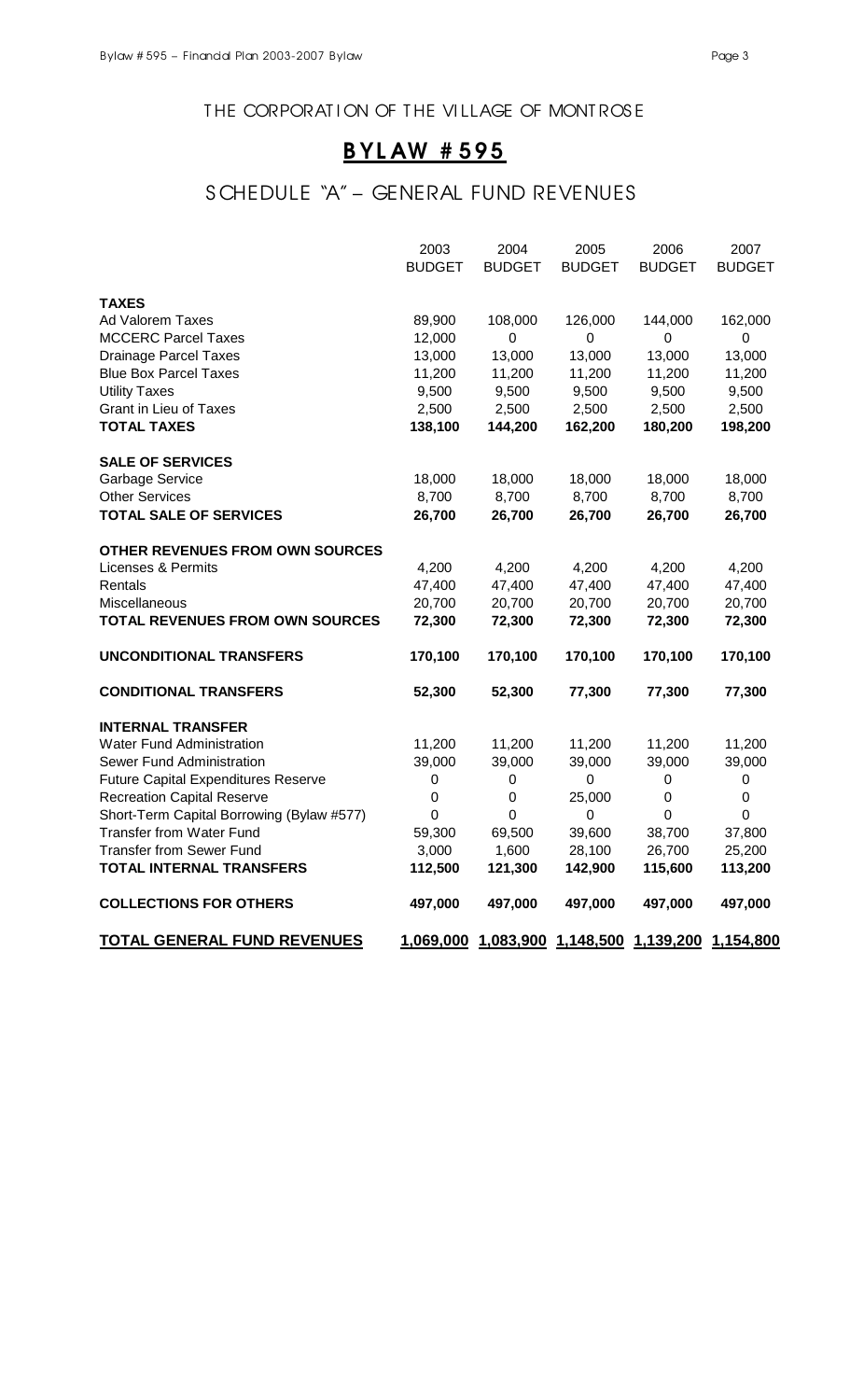THE CORPORATION OF THE VILLAGE OF MONTROSE

## B YL AW # 595

## S CHEDULE "B" - GENERAL FUND EXPENDITURES

|                                               | 2003          | 2004          | 2005                                              | 2006          | 2007          |
|-----------------------------------------------|---------------|---------------|---------------------------------------------------|---------------|---------------|
|                                               | <b>BUDGET</b> | <b>BUDGET</b> | <b>BUDGET</b>                                     | <b>BUDGET</b> | <b>BUDGET</b> |
| <b>GENERAL GOVERNMENT SERVICES</b>            |               |               |                                                   |               |               |
| Legislative                                   | 17,700        | 17,700        | 17,700                                            | 17,700        | 17,700        |
| <b>General Administration</b>                 | 151,300       | 154,300       | 157,400                                           | 160,600       | 163,800       |
| <b>Other General Government Services</b>      | 28,000        | 28,600        | 29,100                                            | 29,700        | 30,300        |
| <b>TOTAL GENERAL GOVT SERVICES</b>            | 197,000       | 200,600       | 204,200                                           | 208,000       | 211,800       |
| <b>PROTECTIVE SERVICES</b>                    |               |               |                                                   |               |               |
| <b>Bylaw Enforcement</b>                      | 13,600        | 13,900        | 14,100                                            | 14,400        | 14,700        |
| <b>Provincial Police Services</b>             | 0             | 17,500        | 35,000                                            | 52,500        | 70,000        |
| <b>TOTAL PROTECTIVE SERVICES</b>              | 13,600        | 31,400        | 49,100                                            | 66,900        | 84,700        |
| <b>TRANSPORTATION SERVICES</b>                |               |               |                                                   |               |               |
| <b>Equipment Operation &amp; Maintenance</b>  | 16,700        | 17,000        | 17,400                                            | 17,700        | 18,100        |
| Workshop                                      | 9,400         | 9,600         | 9,800                                             | 10,000        | 10,200        |
| <b>Total Road Maintenance</b>                 | 40,500        | 41,300        | 42,100                                            | 43,000        | 43,800        |
| <b>Traffic Services</b>                       | 10,000        | 10,200        | 10,400                                            | 10,600        | 10,800        |
| <b>TOTAL TRANSPORTATION SERVICES</b>          | 76,600        | 78,100        | 79,700                                            | 81,300        | 82,900        |
| <b>ENVIRONMENTAL HEALTH SERVICES</b>          | 40,400        | 41,200        | 42,000                                            | 42,900        | 43,700        |
| <b>ENVIRONMENTAL DEVELOPMENT</b>              | 8,000         | 8,000         | 8,000                                             | 8,000         | 8,000         |
| <b>RECREATION &amp; CULTURAL SERVICES</b>     |               |               |                                                   |               |               |
| <b>Recreation Commission</b>                  | 12,100        | 12,300        | 12,600                                            | 12,800        | 13,100        |
| <b>Community Hall</b>                         | 13,600        | 13,900        | 14,100                                            | 14,400        | 14,700        |
| <b>Parks</b>                                  | 17,900        | 18,300        | 18,600                                            | 19,000        | 19,400        |
| <b>MCCERCS</b>                                | 16,200        | 4,300         | 4,400                                             | 4,500         | 4,500         |
| <b>TOTAL RECREATION &amp; CULTURE</b>         | 59,800        | 48,800        | 49,700                                            | 50,700        | 51,700        |
| <b>FISCAL SERVICES</b>                        |               |               |                                                   |               |               |
| <b>Debt Servicing</b>                         | 38,000        | 25,000        | 22,000                                            | 19,900        | 19,900        |
| Transfer to Water Fund                        | 0             | 0             | 0                                                 | $\bf{0}$      | 0             |
| <b>Transfer to Sewer Fund</b>                 | 0             | 0             | 0                                                 | 0             | 0             |
| <b>Transfer to Future Capital Reserves</b>    | 6,900         | 19,700        | 41,700                                            | 9,400         | 0             |
| <b>Transfer of Taxes Collected for Others</b> | 497,100       | 497,100       | 497,100                                           | 497,100       | 497,100       |
| <b>TOTAL FISCAL SERVICES</b>                  | 542,000       | 541,800       | 560,800                                           | 526,400       | 517,000       |
| <b>CAPITAL PROJECTS</b>                       |               |               |                                                   |               |               |
| Administration                                | 14,200        | 10,000        | 10,000                                            | 10,000        | 10,000        |
| <b>Public Works</b>                           | 113,400       | 120,000       | 120,000                                           | 120,000       | 120,000       |
| <b>Recreation</b>                             | 4,000         | 4,000         | 25,000                                            | 25,000        | 25,000        |
| <b>TOTAL CAPITAL PROJECTS</b>                 | 131,600       | 134,000       | 155,000                                           | 155,000       | 155,000       |
| <b>TOTAL GENERAL EXPENDITURES</b>             |               |               | 1,069,000 1,083,900 1,148,500 1,139,200 1,154,800 |               |               |
| <b>General Fund Surplus (Deficit)</b>         | 0             | $\pmb{0}$     | $\pmb{0}$                                         | $\bf{0}$      | $\pmb{0}$     |
| <b>Consolidated Funds Surplus (Deficit)</b>   | 0             | $\pmb{0}$     | $\pmb{0}$                                         | 0             | 0             |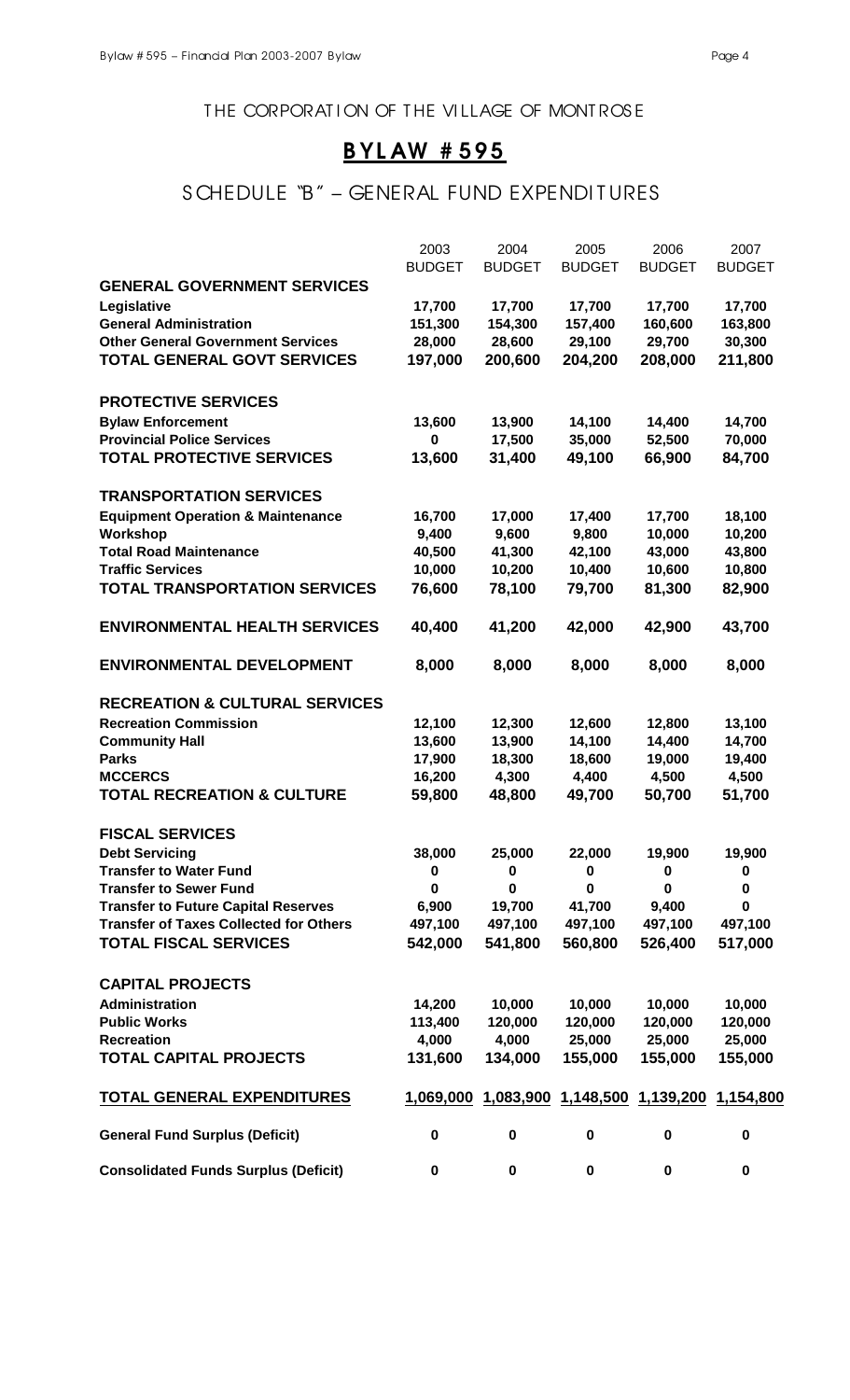# B YL AW # 595

# S CHEDULE "C" – WAT ER FUND REVENUES & EXPENDITURES

|                                                          | 2003<br><b>BUDGET</b> | 2004<br><b>BUDGET</b> | 2005<br><b>BUDGET</b> | 2006<br><b>BUDGET</b> | 2007<br><b>BUDGET</b> |
|----------------------------------------------------------|-----------------------|-----------------------|-----------------------|-----------------------|-----------------------|
| <b>TAXES</b>                                             | 48,000                | 48,000                | 48,000                | 48,000                | 48,000                |
| <b>SALE OF SERVICES</b>                                  | 83,800                | 83,800                | 83,800                | 83,800                | 83,800                |
| <b>OTHER REVENUES</b>                                    | 3,900                 | 45,000                | 854,000               | $\mathbf 0$           | $\mathbf 0$           |
| <b>TRANSFER FROM OTHER FUNDS</b>                         | $\mathbf 0$           | $\mathbf 0$           | $\mathbf 0$           | $\mathbf 0$           | $\mathbf 0$           |
| <b>TOTAL WATER FUND REVENUES</b>                         | 135,700               | 176,800               | 985,800               | 131,800               | 131,800               |
| <b>GENERAL GOVERNMENT SERVICES</b>                       | 12,500                | 12,500                | 12,500                | 12,500                | 12,500                |
| <b>ENVIRONMENTAL HEALTH SERVICES</b>                     |                       |                       |                       |                       |                       |
| <b>Water Supply &amp; Distribution System</b><br>Pumping | 30,400                | 31,000                | 31,600                | 32,200                | 32,900                |
| Other System Maintenance                                 | 12,600                | 12,900                | 13,100                | 13,400                | 13,600                |
| <b>Total Water Supply &amp; Distribution System</b>      | 43,000                | 43,900                | 44,700                | 45,600                | 46,500                |
| <b>TOTAL ENVIRONMENTAL HEALTH</b>                        | 43,000                | 43,900                | 44,700                | 45,600                | 46,500                |
| <b>FISCAL SERVICES</b>                                   |                       |                       |                       |                       |                       |
| <b>Debt Servicing</b><br>Long-Term Interest              | 3,800                 | 3,800                 | 25,000                | 25,000                | 25,000                |
| <b>Principal Installments</b>                            | 2,100                 | 2,100                 | 10,000                | 10,000                | 10,000                |
| <b>Total Debt Servicing</b>                              | 5,900                 | 5,900                 | 35,000                | 35,000                | 35,000                |
| <b>Transfer to Future Reserves</b>                       | $\pmb{0}$             | $\mathbf 0$           | $\mathbf 0$           | $\mathbf 0$           | $\mathbf 0$           |
| <b>Transfer to General Revenue Fund</b>                  | 59,300                | 69,500                | 39,600                | 38,700                | 37,800                |
| <b>TOTAL FISCAL SERVICES</b>                             | 65,200                | 75,400                | 74,600                | 73,700                | 72,800                |
| <b>TOTAL CAPITAL PROJECTS</b>                            | 15,000                | 45,000                | 854,000               | $\bf{0}$              | $\bf{0}$              |
| <b>TOTAL WATER FUND EXPENDITURES</b>                     | 135,700               | 176,800               | 985,800               | 131,800               | 131,800               |
| <b>SURPLUS (DEFICIT)</b>                                 | $\mathbf 0$           | $\mathbf 0$           | $\pmb{0}$             | $\mathbf 0$           | $\mathbf 0$           |